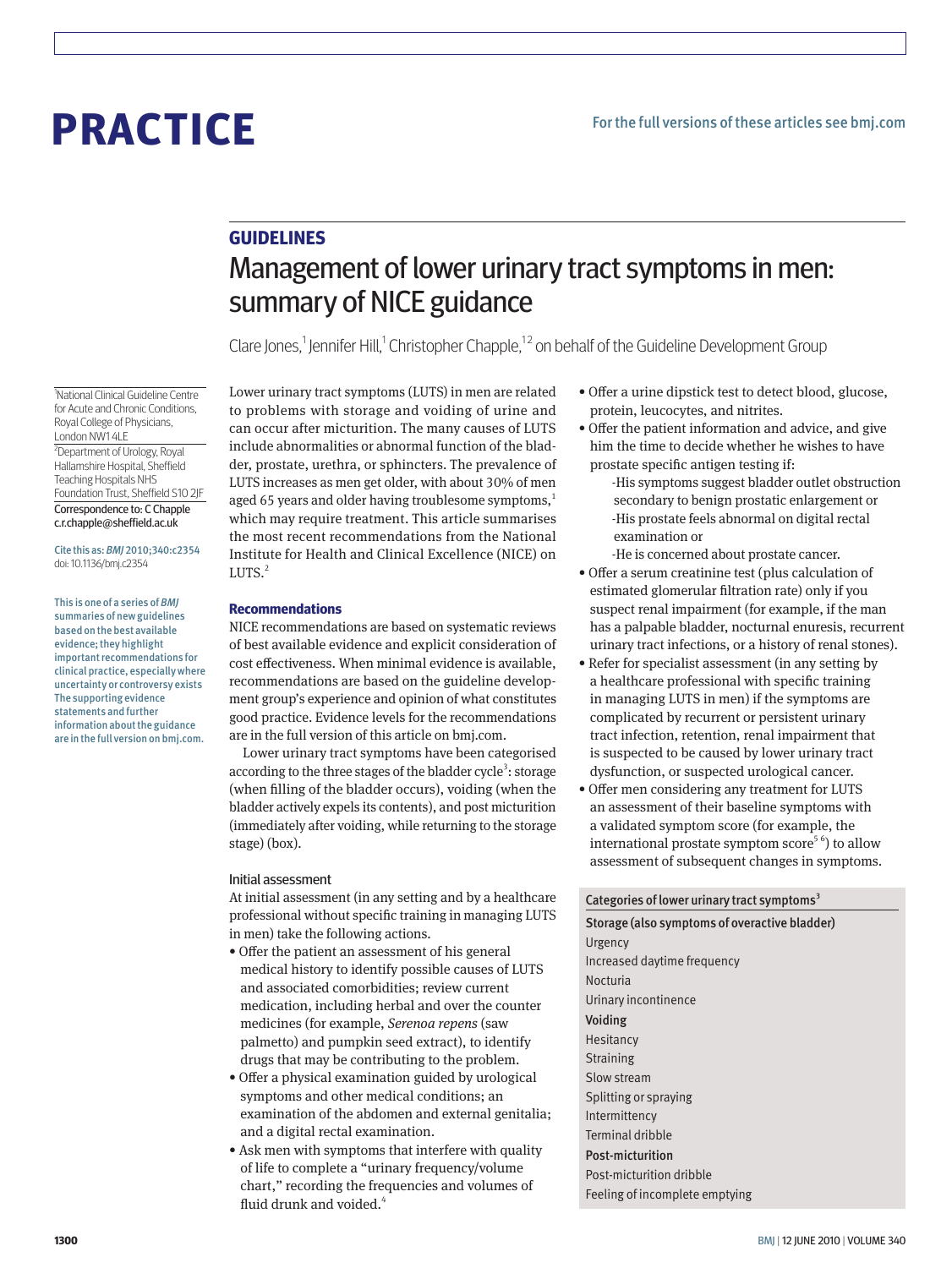#### **bmj.com archive Previous articles in this series**

 $\bullet$  Diagnosis and management of idiopathic childhood constipation (BMJ 2010;340:c2585) **O** Neonatal jaundice (BMJ 2010;340:c2409) **•** Pharmacological management of neuropathic pain in nonspecialist settings (BMJ 2010;340:c1079) **Assessment of recent** onset chest pain or discomfort of suspected cardiac origin (BMJ 2010;340:c1118) **C** Early management of unstable angina and non-ST segment elevation

myocardial infarction (BMJ 2010;340:c1134)

urinary incontinence) temporary containment products (for example, pads or collecting devices) so that they can contuinue their normal daily activities until a diagnosis and management plan have been discussed.

• Offer men with storage symptoms (particularly

Conservative management

- If symptoms are not bothersome or complicated, reassure the patient by explaining the possible causes of these symptoms, offer advice on lifestyle interventions (for example, adjusting fluid intake) and information on their condition. Offer a review if symptoms change.
- For men with symptoms suggestive of an overactive bladder (see box), offer supervised bladder training (which aims to reduce urgency and urinary frequency through a gradual increase in the intervals between urination episodes), advice on fluid intake, lifestyle advice (for example, caffeine and alcohol reduction), and if needed containment products.

#### Drug treatment

- For men with moderate to severe symptoms, offer an α blocker (alfuzosin, doxazosin, tamsulosin, or terazosin).
- For men with symptoms of an overactive bladder, offer an anticholinergic.

#### Specialist assessment

Specialist assessment refers to the assessment carried out in any setting by a healthcare professional with specific training in managing LUTS in men.

- For men with complicated symptoms or bothersome symptoms that have not responded to conservative management or drug treatment, offer referral for specialist assessment.
- Offer cystoscopy to those having specialist assessment only when clinically indicated—for example, if the patient has a history of recurrent infection, sterile pyuria, haematuria, severe symptoms, or pain.
- Offer imaging of the upper urinary tract to those having specialist assessment only when clinically indicated—for example, if the patient has a history of chronic retention, haematuria, recurrent infection, sterile pyuria, severe symptoms, or pain.

#### Surgery for voiding symptoms

- If offering surgery for managing voiding symptoms that are presumed secondary to benign prostatic enlargement, offer monopolar or bipolar transurethral resection of the prostate (TURP), monopolar transurethral vaporisation of the prostate (TUVP), or holmium laser enucleation of the prostate (HoLEP). Perform HoLEP at a centre that specialises in the technique or has mentorship arrangements.
- If offering surgery for managing voiding symptoms that are presumed secondary to benign prostatic enlargement, do not offer minimally invasive

treatments (including transurethral needle ablation, transurethral microwave thermotherapy, high intensity focused ultrasound, transurethral ethanol ablation of the prostate, and laser coagulation) as alternatives to TURP, TUVP, or HoLEP, as there is insufficient evidence that these techniques offer any advantage over TURP.

#### Providing information

- Make sure men with LUTS have access to care that can help with their emotional and physical conditions and with relevant physical, emotional, psychological, sexual, and social issues.
- Advise men with storage symptoms (particularly incontinence) about relevant support groups.

#### **Overcoming barriers**

Lower urinary tract symptoms (storage, voiding, and postmicturition) can affect both men and women (see the recent NICE guidance on female incontinence<sup>7</sup>), and this guidance on male LUTS aims to dispel the stereotype that men have only obstructive symptoms whereas women have incontinence. Men tend to be slow to seek health advice, particularly with symptoms that may be considered sensitive. This guidance is aimed at *(a)* encouraging healthcare practitioners to recognise the impact of LUTS on quality of life; *(b)* overcoming any stigma related to these symptoms; and *(c)* highlighting for patients and healthcare professionals alike that symptoms can be managed effectively after simple initial assessment. To enable accurate categorisation of underlying problems of the lower urinary tract, the guidance recommends the routine use of a simple chart for recording the frequencies and volumes of fluids drunk and voided. Use of the chart may show, for example, that urinary frequency is associated with drinking too much fluid or with underlying comorbidity, rather than being caused by a disorder of the lower urinary tract.

Primary care lacks resources for managing lower urinary tract symptoms, with not enough healthcare professionals specialising in this area. One way to overcome this could be to change reimbursement strategies, such as the quality and outcomes framework, to increase the incentives to improve care.

Contributors: All authors contributed to a first draft and shared the subsequent editing. CC is guarantor.

Funding: The National Clinical Guideline Centre for Acute and Chronic Conditions was commissioned and funded by the National Institute for Health and Clinical Excellence to write this summary.

Competing interests: All authors have completed the Unified Competing Interest form at www.icmje.org/coi\_disclosure.pdf (available on request from the corresponding author) and declare (1) JH, CJ and CC have support from NICE for work on guideline development: JH and her department are funded by NICE, and CC received honorariums for chairing the guideline development meetings; (2) CI and IH have no relationships with any company that might have an interest in the submitted work; CC has consultancy relationships with Pfizer, Astellas, Novartis, Tanabe, Recordati, ONO, Xention and Allergan; grant relationships with Pfizer and Allergan; trial participation relationships with Pfizer, Astellas, Tanabe, Recordati, and Allergan that might have an interest in the submitted work in the previous 3 years (3) no spouses, partners, or children have financial relationships that may be relevant to the submitted work; and (4) no non-financial interests that may be relevant to the submitted work.

Provenance and peer review: Commissioned; not externally peer reviewed.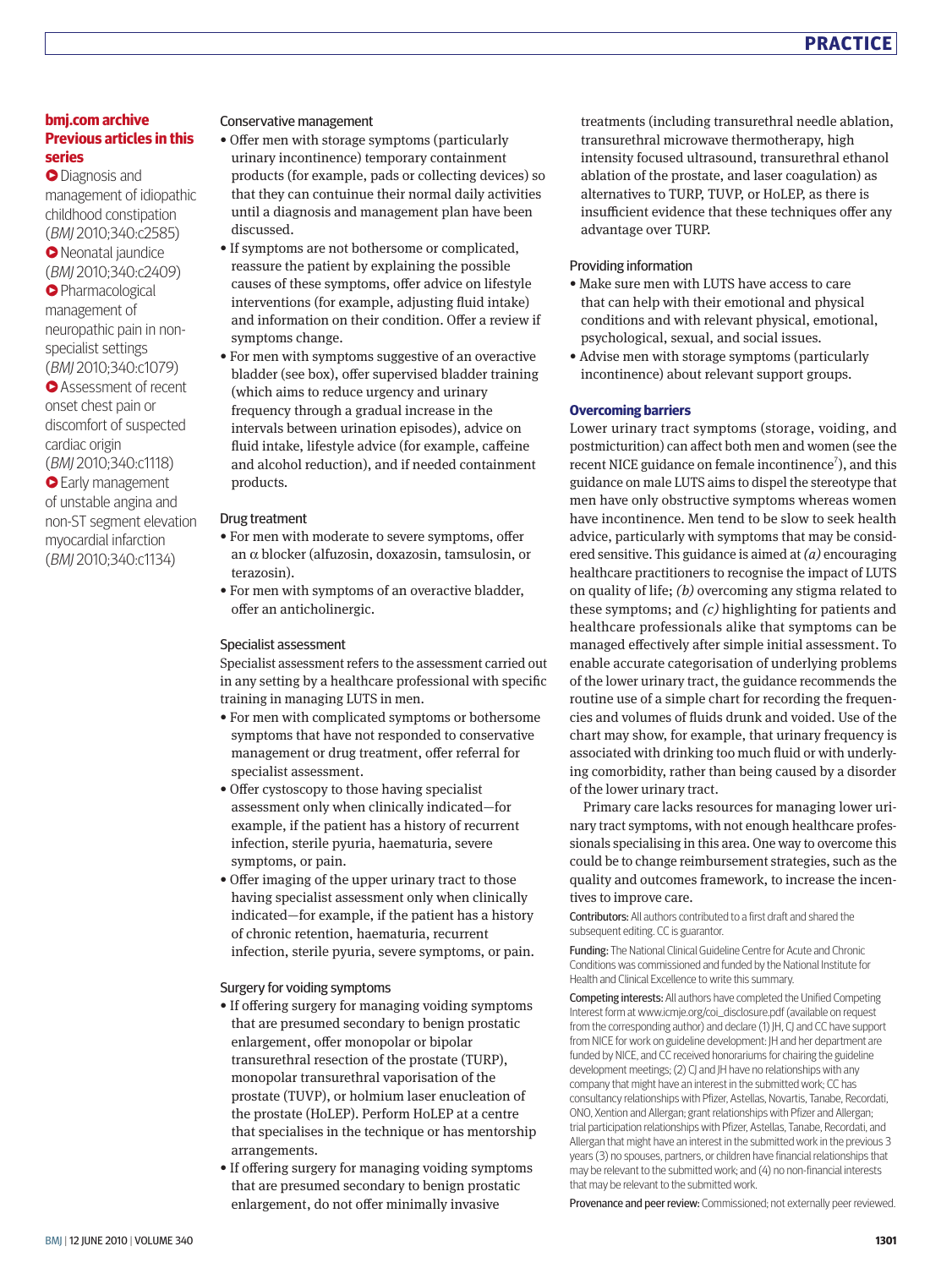- 1 Chapple CR. BPH disease management. Introduction and concluding remarks. *Eur Urol* 1999;36(suppl 3):1-6.
- 2 National Institute for Health and Clinical Excellence. The management of lower urinary tract symptoms in men. (Clinical guideline 97.) 2010. www.nice.org.uk/CG97
- 3 Abrams P, Cardozo L, Fall M, Griffiths D, Rosier P, Ulmsten U, et al. The standardisation of terminology of lower urinary tract function: report from the Standardisation Sub-committee of the International Continence Society. *Neurourol Urodyn* 2002;21:167-78.
- 4 Chapple CR, MacDiarmid SA, Patel A. Urodynamics made easy. 3rd ed. Churchill Livingstone, 2009.
- 5 Barry MJ, Fowler FJ Jr, O'Leary MP, Bruskewitz RC, Holtgrewe HL, Mebust WK, et al. The American Urological Association symptom index for benign prostatic hyperplasia. The Measurement Committee of the American Urological Association. *J Urol* 1992;148:1549-57.
- 6 Mebust WK, Roizo R, Schroeder F, Villers A. Correlations between pathology, clinical symptoms and the course of the disease. *International Consultation on Benign Prostatic Hyperplasia Proceedings* 1991:51-62.
- 7 National Institute for Health and Clinical Excellence. Urinary incontinence: the management of urinary incontinence in women. (Clinical guidance 40.) 2006. www nice org uk/CG40.

# **Diagnosis in General Practice** When no diagnostic label is applied

Roger Jones,<sup>1</sup> Kevin Barraclough,<sup>2</sup> Christopher Dowrick<sup>3</sup>

<sup>1</sup>King's College London, London SE1 3QD 2 Painswick GL6 6TY <sup>3</sup>University of Liverpool Correspondence to: R Jones roger.jones@kcl.ac.uk

Cite this as: *BMJ* 2010;340:c2683 doi: 10.1136/bmj.c2683

This series aims to set out a diagnostic strategy and illustrate its application with a case. The series advisers are Kevin Barraclough, general practitioner, Painswick, and research fellow in community based medicine, University of Bristol; Paul Glasziou, professor of evidence based medicine, Department of Primary Health Care, University of Oxford; and Peter Rose, university lecturer, Department of Primary Health Care, University of Oxford.

Resisting the temptation to attach a diagnostic label to indeterminate symptoms can be in the patient's interests

#### **Case scenario**

A 38 year old woman presented with "indigestion type" symptoms. She had a long history of frequent visits to her general practitioner (GP) and investigations for unexplained pelvic pain, dizziness, and headache. On this occasion she felt a "burning" sensation "in a band across my tummy" and felt as though the ground was unsteady when she walked. Her GP could reach no diagnosis and said he believed her symptoms were likely to resolve, advising follow-up in a few weeks.

#### **Diagnostic labels**

A "diagnostic label" in general practice is generally a working diagnosis that functions as a decision node. It is different from the histologically or microbiologically proved diagnoses made in secondary care and tends to take one of three forms:

- A working diagnosis on which treatment is based (such as "acute otitis media")
- A working diagnosis on which further investigations are planned (such as "bloody diarrhoea ? inflammatory bowel disease")
- A working diagnosis indicating the absence of serious disease (such as "calf pain, not DVT").

The aim of this article is to understand why diagnostic labels are sometimes not applied in general practice consultations and to understand how this approach contributes to making decisions about diagnoses.

#### **Key points**

Some patients who present in primary care cannot be given a definite diagnostic label Not giving a diagnostic label may indicate to the patient that nothing serious is wrong or may leave the door open for further investigation and clarification of symptoms

A definite, final diagnosis cannot be made in a large proportion of patients presenting with physical symptoms

Patients falling into the spectrum of medically unexplained physical symptoms (MUPS) are likely to require particularly skilful management



Stages and strategies in arriving at a diagnosis

#### **Why is a diagnosis sometimes missing?**

Bruce Thomas, a general practitioner in Hampshire, UK, pointed out in the 1970s that in up to 40% of patients in general practice no diagnostic label could be attached.<sup>12</sup> These patients did not require, and generally were not given, specific treatment, and most recovered spontaneously. This remains the case. In a 2005 review of consultation data in the UK, "symptoms, signs and ill-defined conditions" was the computer coded group of disorders presenting most frequently in general practice.<sup>3</sup>

Also in the 1970s, Howie described "the relative rarity of fully developed hospital illness" in general practice. He pointed out that using the same diagnostic terminology in general practice as was used in hospitals could sometimes be misleading because of the "different spectrum of disease" and the different level of diagnostic certainty in primary care.<sup>4</sup> In primary care, diagnostic labels can give spurious and erroneous diagnostic precision when what is being managed is what Howie described as a symptom:sign complex (such as non-cardiac chest pain with mild localised chest wall tenderness).

#### **When is management without a diagnostic label used?**

For many patients in general practice, the diagnostic strategies described by Heneghan et al (figure) are appropriate.<sup>5</sup> When pattern recognition and iterative diagnosis<sup>6</sup> do not give an answer, when symptoms are vague, or when a clear diagnosis does not "crystallise" from investigations or tests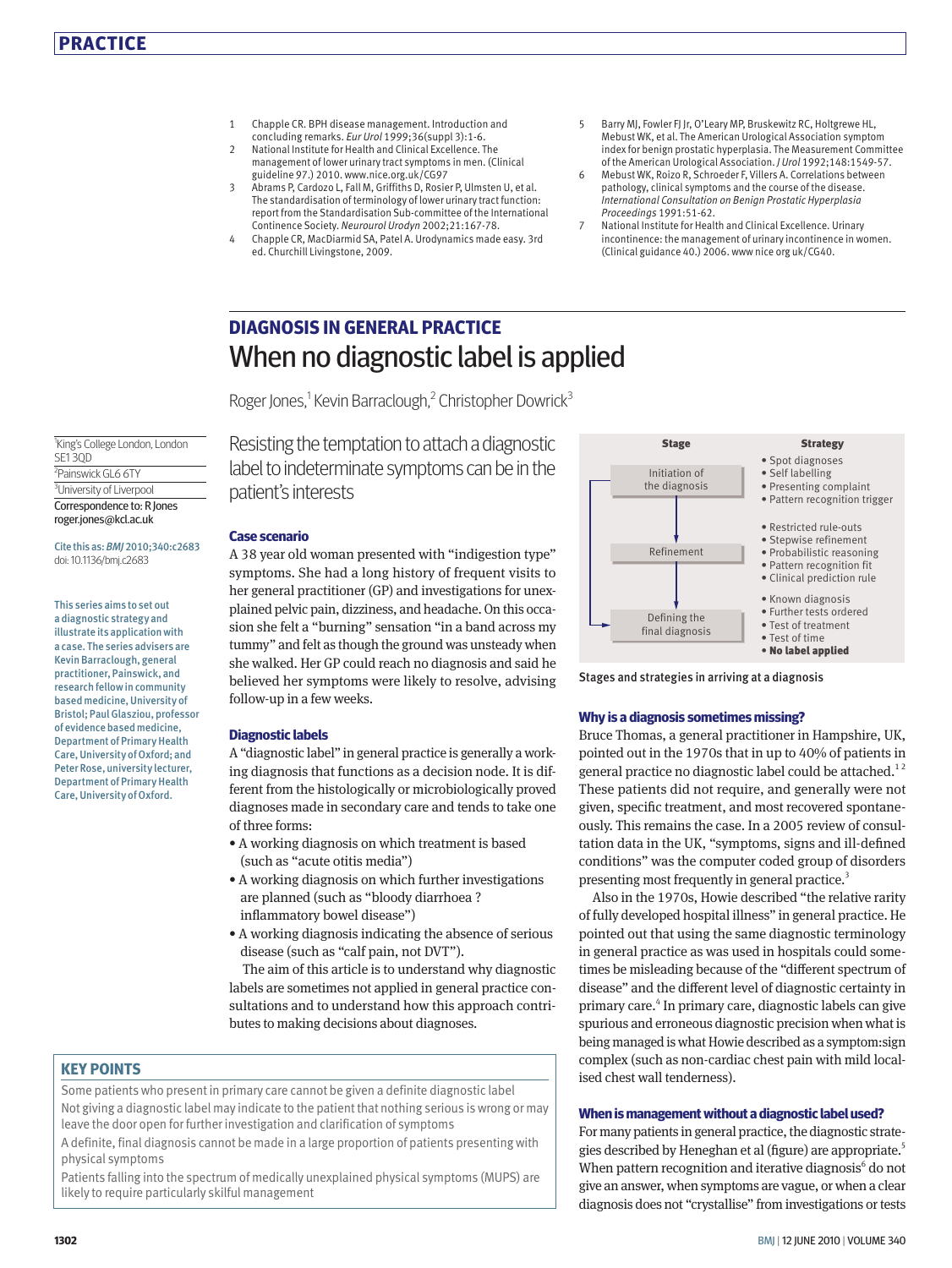of time or of treatment, patients will need to be managed without having a diagnostic label. In not applying a diagnostic label the clinician may be "leaving the door open" for further investigations if symptoms persist. Alternatively, the lack of a label may be part of letting the patient know that, as far as can be ascertained, their symptoms do not add up to anything substantial or serious. Many patients to whom no diagnostic label can be attached can be managed without treatment or further investigation.

In the 1980s Thomas examined patient satisfaction in 200 consultations with patients who had symptoms but no abnormal physical signs. The patients were randomised to receive either a "positive" consultation (when they were given a firm diagnosis and told they would be better in a few days) or a "negative" consultation (in which no specific diagnosis or assurance was given), and also to receive either thiamine hydrochloride as a placebo or no treatment. Two weeks after the consultation 64% of those who were managed with a positive consultation reported being recovered as opposed to 39% of those given no assurances. The placebo drug treatment made little difference. This is consistent with a recent review of the placebo effect, which attributed the efficacy of the placebo to the overall content of the therapeutic interaction (doctor, patient, and context) rather than to any psychological effect that is specific to the (therapeutically inert) pill.<sup>8</sup> Thomas's study suggests that taking a positive attitude in the consultation may accelerate patients' spontaneous recovery from a vague symptom complex. Many patients without an obvious diagnostic label could be managed in this way.

The remaining patients, those with persistent symptoms still requiring investigation, contain three subgroups:

- Those with important diagnoses that have not yet been made, which may be rare or are easily missed,<sup>9</sup> such as Addison's disease, coeliac disease, and cancer of the ovary or pancreas
- Those with new or emerging conditions, such as obstructive sleep apnoea or chronic cough from gastrooesophageal reflux disease (many of whom were previously labelled as having "psychogenic cough")
- Those with persisting symptoms whose physical basis is unclear.

The last (and largest) group will often have been extensively investigated for poorly defined, often painful, conditions that are often associated with apparently disproportionate effects on mood and general wellbeing. These

#### Causes of wrong diagnoses in primary care

*Cognitive oversight*—simply not thinking of the correct diagnosis<sup>14</sup>—for example, forgetting coeliac disease as a cause of iron deficiency anaemia

*Failure to gather adequate data*—for example, inadequate physical examination for lower bowel symptoms caused by colorectal cancer

*Misinterpretation of data*—for example, diagnosing gout on the basis of a raised serum urate concentration or excluding it on the basis of normal serum urate.

Anchoring-sticking to an initial diagnosis despite disconfirming evidence,<sup>15</sup> such as treating fatigue as depression despite evidence of abnormal renal function

*Inappropriate confirmation*—selective use of evidence to confirm an incorrect diagnosis, such as attributing importance to minor abnormalities in laboratory tests as an explanation for fatigue in someone with depression

*Premature closure—arriving at a conclusive diagnosis before collecting all the data*,<sup>16</sup> such as diagnosing intermittent (vascular) claudication in a patient with lumbar canal spinal stenosis include patients with so called medically unexplained physical symptoms (MUPS), which comprise conditions such as dizziness, temporomandibular joint dysfunction, fibromyalgia, pelvic pain, "functional" abdominal pain, dyspepsia, and non-cardiac, non-reflux chest and thoracic pain. These patients present particular challenges for long term management, because they generally attend often and generate high healthcare costs, through over-investigation and inappropriate referral. From time to time clinicians may encounter patients with definite physical symptoms, such as haematuria or haemoptysis, in whom no definite diagnosis can be made. In a cohort study of patients with alarm symptoms in primary care, GPs did not make a diagnosis in over 60% of 37000 patients.10

#### Case study

The following week, the 38 year old patient consulted her out of hours service and was given a prescription for a proton pump inhibitor for a presumed diagnosis of indigestion. Next morning she telephoned the surgery asking for a sick note as she was unable to get to work.

#### **How does diagnosis go wrong?**

Misdiagnosis can occur in two directions. Firstly, the doctor may conclude incorrectly that a patient does not have a condition to which a diagnostic label should be attached, or for which treatment is needed, and hence allow undiagnosed symptoms to persist, such as gastro-oesophageal reflux causing "non-cardiac" chest pain or chronic cough. Conversely, the doctor may confer a formal diagnosis on the patient's symptoms, despite the absence of adequate evidence of a recognisable medical disorder, such as making a diagnosis of vertebrobasilar insufficiency in a patient with vague unsteadiness. A sense of pressure to make a specific diagnosis can come from patients, from fear of litigation if a disease is missed, $11$  or from the expected role of general practitioners as identifiers of disease.<sup>12</sup>

Wrong diagnoses in primary care can be caused by atypical and non-specific presentations, very rare conditions, and comorbidity, and also perceptual factors such as failure to observe subtle changes in colour or contour or abnormal swellings<sup>13</sup> or gradual changes over time, as sometimes happens with patients with hypothyroidism or acromegaly. Other causes are shown in the box.

#### **How can we improve?**

Clinicians need to understand the various ways in which diagnostic labels should and should not be applied to patients in general practice, and they should be prepared to deal with the potential causes of diagnostic error listed in the box. This has important implications for medical education: performing clinical investigations and looking for symptoms and signs need to be taught with a probabilistic approach to differential diagnoses. Spuriously accurate clinical diagnoses need to be discouraged, keeping in mind that patients benefit from a certainty of approach.

Managing unexplained symptoms requires a high quality relationship between doctor and patient, characterised by a sympathetic and empathic inquiry into the psychosocial background of symptoms as well as the provision of considerable emotional support. Patients with medically